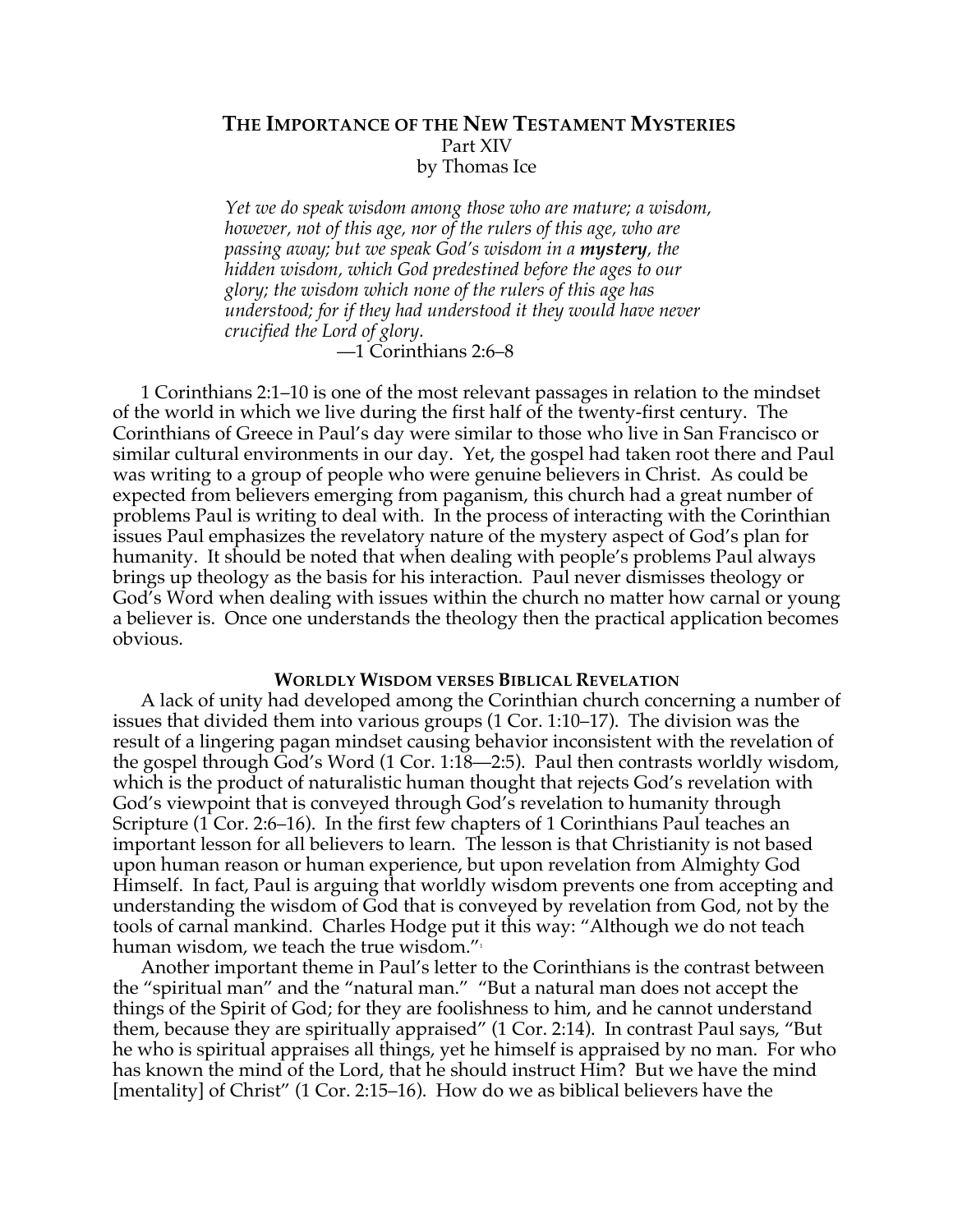mentality of Christ? We have His mind through revelation by means of the Holy Spirit speaking His word through the apostles and prophets of the New Testament.

Biblical Christianity is not the result of a human initiative at any point. Biblical Christianity is entirely the product of God, starting with the plan of God the Father, the role of the Son in history, and the inspiration of the Holy Spirit. This is why one cannot mix God's Word with human viewpoint "wisdom" or experience. God has revealed His eternal plan for history solely through the Holy Spirit's means of revelation.

## **GOD'S WISDOM IN A MYSTERY**

After Paul notes that he does not want the Corinthians faith to be rooted in a false hope but in the power of the Lord's gospel (1 Cor. 2:5), he declares that there is an otherworldly wisdom unknown to the natural man in verse 6. However, this wisdom is for those who are "mature." The Greek word "mature" is *teleos*, which in this context means to be "mature, full-grown, adult" and is said to be contrasted with an "infant" in 1 Corinthians 3:1."2 Later in the passage (1 Cor. 3:1–3) Paul tells the Corinthians (no doubt genuine believers), that he "could not speak to you as to spiritual men, but as to men of flesh, as to babes in Christ. I gave you mild to drink, not solid food; for you were not yet able to receive it. Indeed, even now you are not yet able, for you are still fleshly." (3:1-3a). The milk Paul gave them were the basics of God's Revelation or God's Word. They should have been nurtured and grown through the Word, but they had remained babes, immature.

God's wisdom is said by Paul to not be "of this age, nor of the rulers of this age" (2:6b). This implies that the Corinthians were pursuing the wisdom of this age, which was not sourced in God's Word. How is this wisdom from God conveyed? It is administered via a "mystery." Clearly such a mystery is a reference to the hidden plan of God from eternity past that was always part of God's plan as noted more clearly in some of Paul's other epistles (Rom. 16:25–27; Eph. 3:2–13; Col. 1:24—2:3). "The phrase 'in mystery' does not modify the verb 'we speak.' It does not characterize Paul's instruction but the nature of the wisdom of God."3 Paul says, but we speak God's wisdom in a mystery, the hidden wisdom, which God predestined before the ages to our glory" (2:7). Ernest Campbell says, "This means that it is wisdom which had previously been *in the form of a secret*."4 Some aspects of God's plan, especially relating to the gospel and New Testament mysteries, are things not taught in the Old Testament, but are now being reveled through revelation. One commentator says, "This message is hidden mystery because it can be known only through God's revelation. It is now an open secret: open because God has revealed it, and a secret because the revelation both reveals the mystery and obscures it at the same time."<sup>,</sup> Another concludes: "The contrast is between Christian wisdom and the wisdom of the world. Christian wisdom is the gospel, while the so-called wisdom of this age or of the rulers of this age is the worldviews, sophistry, and belief systems which fail to recognize the gospel."<sup>6</sup>

The Greek word *proorizo* means to "decide upon beforehand, predetermine"7 or predestine as most English translations render it. This Greek term is used in Acts 4:28; Romans 8:29–30; and Ephesians 1:5, 11. The focal point of the passage is: "Yes, Paul received revelation concerning God's plan for history and it a notion that is not compatible with the mindset of the world, but God determined that it will take place before the foundation of this world anyway. Therefore, what are the implications of such a view? The implication is that, had the rulers of this world known the real implications of their crucifixion of Jesus, they never would have done it.